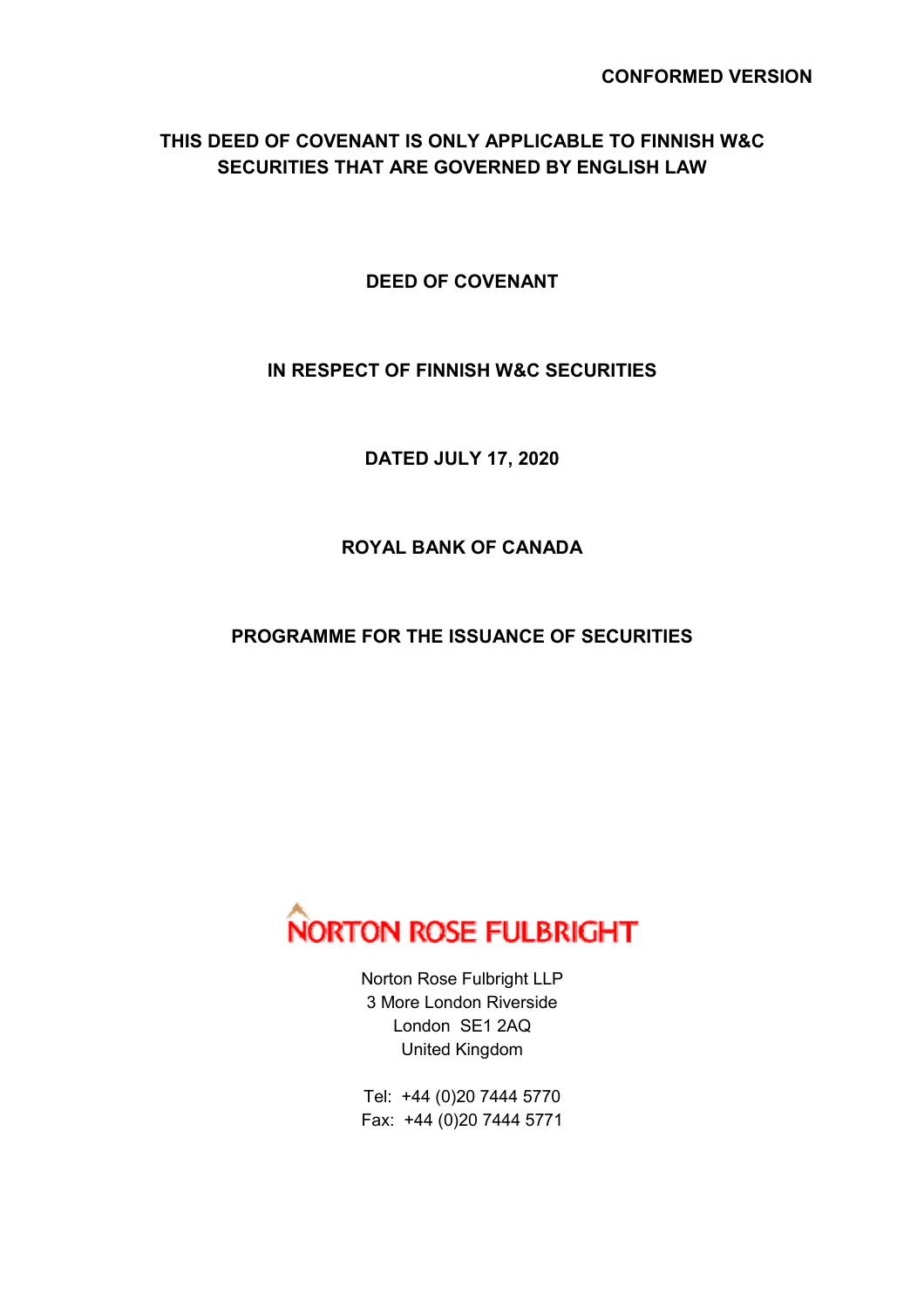**THIS DEED OF COVENANT** is made on July 17, 2020 by **ROYAL BANK OF CANADA** (the "**Issuer**") in favour of the Holders of Finnish W&C Securities.

#### **WHEREAS**:

- (A) The Issuer has entered into an Amended and Restated Dealership Agreement dated July 17, 2020 with the Dealer named in it under which as may be amended and restated from time to time the Issuer proposes from time to time to issue, *inter alia*, Finnish W&C Securities (the "**Finnish W&C Securities**) and an Amended and Restated Issue and Paying Agency Agreement (the "**Agency Agreement**", which expression includes the same as it may be amended, supplemented, replaced or restated from time to time) dated July 17, 2020 between, *inter alia*, the Issuer and agents named therein).
- (B) The Issuer has also entered into a Master Issuing and Paying Agency Agreement (which expression includes the same as it may be amended, supplemented, novated or restated from time to time) dated September 23, 2013 between, *inter alia*, the Issuer and Nordea Bank Abp (formerly Nordea Bank AB (publ), Finnish Branch).
- (C) Certain W&C Securities governed by English law will be issued in uncertificated and dematerialised book-entry form (the "**Finnish W&C Securities**") in accordance with the Finnish Act on the Book-Entry System and Clearing Operations (Fin: *laki arvoosuusjärjestelmästä ja selvitystoiminnasta* (348/2017, as amended)) and the Finnish Act on Book Entry Accounts (Fin: *laki arvo-osuustileistä* (827/1991, as amended)), other applicable Finnish legislation and the rules and regulations applicable to, and/or issued by, Euroclear Finland.
- (D) This Deed is intended to replace the Deed of Covenant (the **"Previous Deed of Covenant**") dated June 26, 2019 executed by the Issuer in respect of Finnish W&C Securities.
- (E) Terms used in this Deed of Covenant and not otherwise defined shall have the meanings given to them in the Terms and Conditions as defined in the Agency Agreement as amended and/or supplemented by the Final Terms or Pricing Supplement issued in respect of the relevant Finnish W&C Securities (the "**Conditions of the Finnish W&C Securities**").

#### **NOW THIS DEED WITNESSES** as follows:

- 1. This Deed shall apply to all Finnish W&C Securities issued on or after July 17, 2020 and all references herein to a W&C Finnish Security shall be construed accordingly. Finnish W&C Securities issued under the Programme prior to July 17, 2020 shall continue to have the benefit of the Previous Deed of Covenant or, if applicable, any previous deed of covenant entered into prior thereto.
- 2. The Issuer hereby covenants in favour of each Holder of Finnish W&C Securities that each Holder is entitled to exercise or enforce in respect of each Finnish W&C Security held by him, the rights and obligations attaching or pertaining to such Finnish W&C Security as set out in the Conditions of the Finnish W&C Securities.
- 3. The Issuer undertakes in favour of each Holder that, in relation to any payment to be made by it under this Deed, it will comply with the provisions of the Condition entitled "Taxation" to the extent that they apply to any payments in respect of the Finnish W&C Security as if those provisions had been set out in full in this Deed.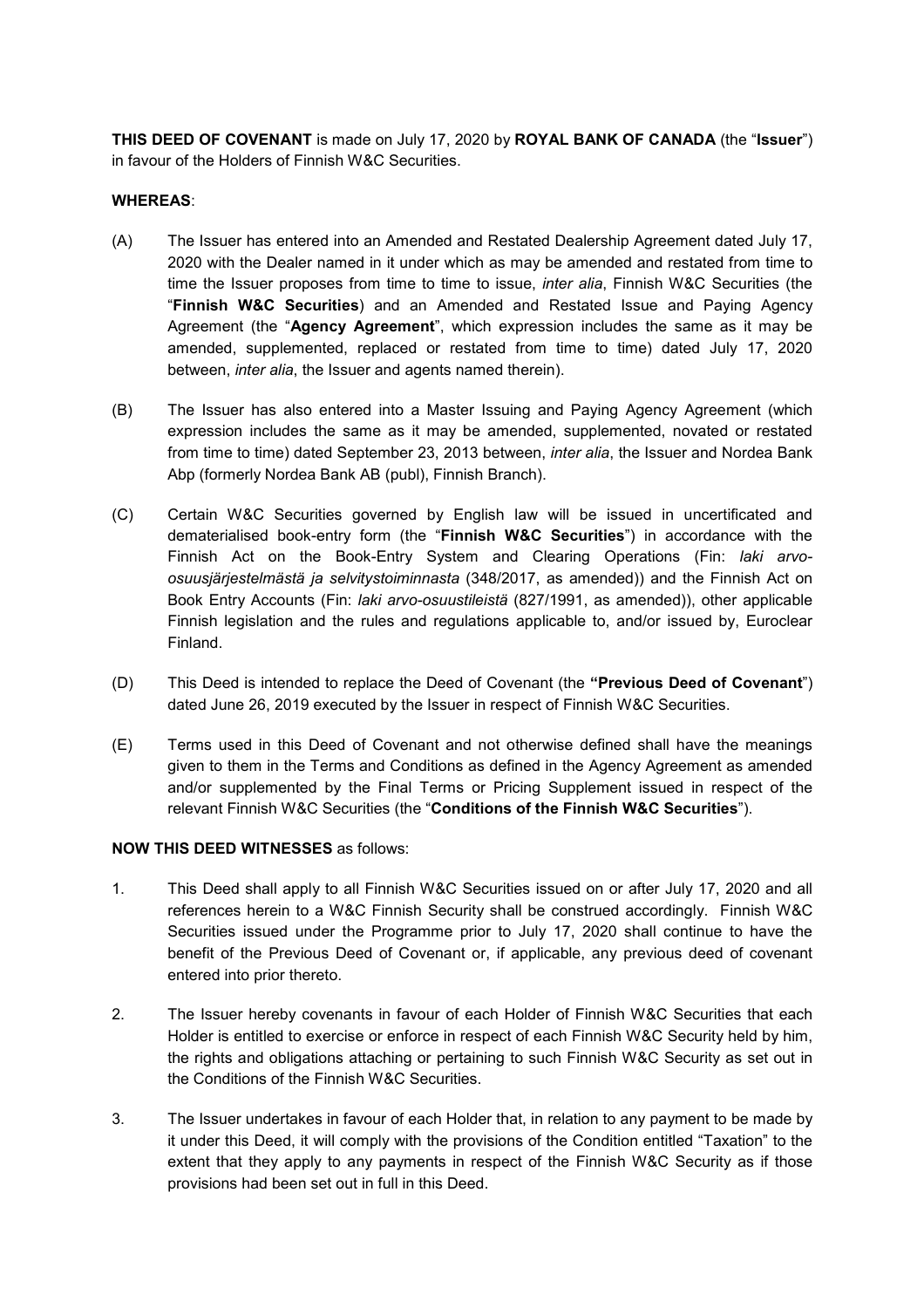- 4. The Issuer will pay any stamp and other duties and taxes, including interest and penalties, payable on or in connection with the execution of this Deed.
- 5. The Issuer represents, warrants and undertakes with each Holder that it has all corporate power, and has taken all necessary corporate or other steps, to enable it to execute, deliver and perform this Deed, and that this Deed constitutes a legal, valid and binding obligation of the Issuer enforceable in accordance with its terms subject to the laws of bankruptcy and other laws affecting the rights of creditors generally.
- 6. This Deed shall take effect as a Deed Poll for the benefit of the Holders from time to time. This Deed shall be deposited with and held by The Bank of New York Mellon, London Branch at One Canada Square, London E14 5AL until all the obligations of the Issuer under this Deed have been discharged in full.
- 7. The Issuer acknowledges the right of every Holder to the production of, and the right of every Holder to obtain (upon payment of a reasonable charge) a copy of, this Deed, and further acknowledges and covenants that the obligations binding upon it contained in this Deed are owed to, and shall be for the account of, each and every Holder, and that each Holder shall be entitled severally to enforce those obligations against the Issuer.
- 8. If any provision in or obligation under this Deed is or becomes invalid, illegal or unenforceable in any respect under the law of any jurisdiction, that will not affect or impair (i) the validity, legality or enforceability under the law of that jurisdiction of any other provision in or obligation under this Deed, and (ii) the validity, legality or enforceability under the law of any other jurisdiction of that or any other provision in or obligation under this Deed.
- 9. (a) This Deed and the Finnish W&C Securities and any non-contractual obligations arising out of or in connection with this Deed and the Finnish W&C Securities are governed by, and shall be construed in accordance with, the laws of England, except as provided in paragraph (b) below.
	- (b) Notwithstanding anything in this Deed of Covenant or the Conditions of the Finnish W&C Securities, (i) the Condition entitled "Status of the W&C Securities – W&C Securities which are Bail-inable Securities" and the second sentence of the fifth paragraph of the Condition entitled "Law and Jurisdiction" in each case in respect of Bail-inable Securities shall be governed by, and shall be construed in accordance with the laws of, the Province of Ontario and the federal laws of Canada applicable therein and (ii) the registration of the Finnish W&C Securities in Euroclear Finland shall be governed by Finnish law.
- 10. (a) Subject to the second sentence of the fifth paragraph of the Condition entitled "Law and Jurisdiction" and 10(b) below, the English courts have jurisdiction to settle any dispute arising out of or in connection with this Deed and the Finnish W&C Securities, including any dispute as to their existence, validity, interpretation, performance, breach or termination or the consequences of their nullity and any dispute relating to any non-contractual obligations arising out of or in connection with this Deed and the Finnish W&C Securities (a "**Dispute**") and accordingly each of the Issuer and any Holder in relation to any Dispute submits to the jurisdiction of the English courts.
	- (b) Subject to the second sentence of the fifth paragraph of the Condition entitled "Law and Jurisdiction", to the extent allowed by law, each of the Holders and the Issuer